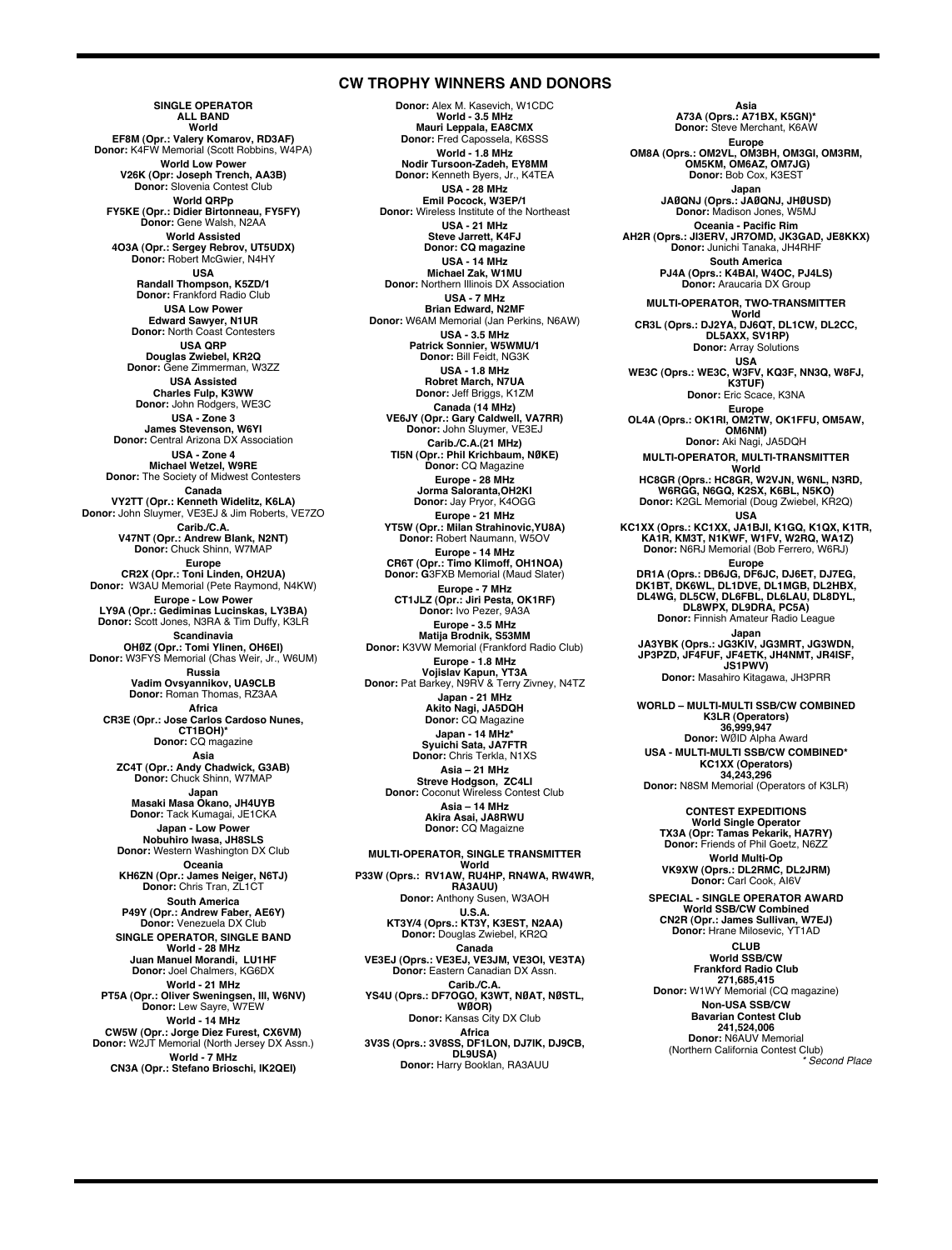| World<br><b>SINGLE OPERATOR</b>    |                 |
|------------------------------------|-----------------|
|                                    |                 |
|                                    |                 |
|                                    | TI5N<br>5B/HA5F |
| <b>HIGH POWER</b>                  | HK1KYR          |
| <b>All Band</b>                    |                 |
| EF8M  11,142,327                   |                 |
| V47NT  10,552,524                  | UK9AA           |
|                                    | 9G5XA           |
|                                    | HK3TU           |
| 8P5A8,793,603                      | MD6V            |
|                                    | <b>PA7F</b>     |
|                                    | RA9AP           |
|                                    |                 |
| CR2X 7,656,880                     |                 |
|                                    | EA7RM.          |
|                                    | PY1DX.          |
|                                    | LZ9R            |
| 28 MHz                             |                 |
| LU1HF226,730                       | SP60JE.         |
| YM2W31,651                         | ER3DX           |
|                                    | S570            |
| VK4KW 26,195                       |                 |
| ZB2X25,323                         |                 |
| YU2A 10,388                        | 4L2M            |
| W3EP/17,176                        | WP3C            |
|                                    | YL3FX<br>OK1CRM |
| 21 MHz                             |                 |
| PT5A1,723,680                      | <b>YL5W</b>     |
| ST2AR 1,397,200                    | E77C            |
| 3G3V 1,256,250                     |                 |
| PY2ZXU 1,232,868                   |                 |
|                                    | HA8MT.          |
| КН7В 987,282<br>5Н3ЕЕ 725,676      | YT1AD           |
|                                    |                 |
| 14 MHz                             | HG8K<br>UA6LFQ  |
| CW5W 1,409,628                     |                 |
|                                    | Y05KDX          |
| Р49V1,́071,́140<br>СR6T 1,́022,281 | OMØTT.          |
|                                    |                 |
| КН6NF 982,955<br>VE6JY 855,913     |                 |
|                                    |                 |
| JA8RWU771,300                      | FY5KE           |
| 7 MHz                              | P4ØA<br>UA9SP   |
| CN3A 2,156,652                     |                 |
|                                    | KR20            |
| 4XØG 1,482,729                     | US2IZ           |
|                                    | RW9RN.          |
|                                    | OK7CM.          |
|                                    | G4EDG.          |
| YW4D 1,336,414                     |                 |
|                                    | HG6V<br>UR5LAN  |
| 3.5 MHz                            |                 |
| EA8CMX 1,052,250                   |                 |
| VY2ZM844,146                       |                 |
| .<br>4Z5J 746,994<br>S53MM554,268  | 403A            |
|                                    | ZF2AM.          |
| E71A522,732                        | LP1H            |
|                                    |                 |
| YL3FT378,432                       |                 |
|                                    | K3WW.           |
| 1.8 MHz                            | RG9A            |
| EY8MM341,202                       | TK5EP           |
|                                    |                 |
| OHØV190,365                        | LZ8E<br>ES5TV   |
| DJØMDR189,210                      | YU1LA.          |
| KV4FZ164,043                       | N3RS            |
| YL2SM162,240                       |                 |
|                                    | M               |
| <b>LOW POWER</b>                   | <b>SINO</b>     |
| <b>All Band</b>                    | P33W            |
| V26K6,330,944                      | PJ4A            |
| 9J3A 5,436,816                     | A73A            |
| HI3A 5,409,850                     | <b>VE3EJ</b>    |
| P4ØW 5,069,240                     | OM8A            |
|                                    | 0M7M            |
|                                    |                 |
|                                    | M               |
| 8P9SS 3,638,963                    |                 |
| VP2V/DL7VOG 2,720,653              | CR3L            |
| PS2T2,668,810                      | 9L5A            |
| N1UR2,605,372                      | 6Y1V            |
| 28 MHz                             | ZY7C            |
|                                    | PJ2T            |
| LU5WW 117,162<br>PU2MTS 40,572     | C41             |
| HK3CQ37,600                        |                 |
|                                    | M               |
| LU8ADX 21,148                      | MUI             |
| CE6VMO 8,323                       |                 |
| K4WI8,316                          | HC8GR.          |
| 21 MHz                             | EA8URL          |
| CX9AU 584,441                      | KC1XX           |
| YV1FM478.500<br>LU3FID 406,575     | K3LR<br>W3LPL   |

| TI5N339,360<br>5B/HA5PP333,060     |  |
|------------------------------------|--|
|                                    |  |
| HK1KYR187,356                      |  |
| 14 MHz                             |  |
| UK9AA 555,520                      |  |
| 9G5XA 418,482                      |  |
| HK3TU 403,380                      |  |
| MD6V 398,706                       |  |
|                                    |  |
| __<br>PA7F331,704                  |  |
| RA9AP 327,500                      |  |
| 7 MHz                              |  |
| EA7RM 402,230                      |  |
|                                    |  |
| PY1DX 385,696                      |  |
| LZ9R312,420                        |  |
| SP60JE284,438                      |  |
| ER3DX 282,680                      |  |
| 5570 279,900                       |  |
| 3.5 MHz                            |  |
|                                    |  |
|                                    |  |
|                                    |  |
|                                    |  |
|                                    |  |
| 0K1CRM135,892<br>YL5W115,599       |  |
| E77C 101,880                       |  |
|                                    |  |
| 1.8 MHz                            |  |
| HA8MT 102,432                      |  |
| YT1AD 77,900                       |  |
| HG8K 69,760                        |  |
|                                    |  |
|                                    |  |
|                                    |  |
| 0MØTT 42,344                       |  |
| <b>QRP</b>                         |  |
| <b>All Band</b>                    |  |
| FY5KE3,264,345                     |  |
| P4ØA 2,888,775                     |  |
|                                    |  |
| UA9SP 785,781                      |  |
| KR2Q 754,560                       |  |
| US2IZ 728,625                      |  |
|                                    |  |
| OK7CM 630,960                      |  |
|                                    |  |
|                                    |  |
|                                    |  |
|                                    |  |
| UR5LAM 456,165                     |  |
| ASSISTED                           |  |
| All Band                           |  |
|                                    |  |
|                                    |  |
|                                    |  |
| LP1H 6,427,204                     |  |
| K3WW 5,495,166                     |  |
| RG9A 5,231,569                     |  |
|                                    |  |
|                                    |  |
|                                    |  |
| ES5TV4,629,878                     |  |
| YU1LA 4,446,889                    |  |
| N3RS4,381,650                      |  |
| <b>MULTI-OPERATOR</b>              |  |
| <b>SINGLE TRANSMITTER</b>          |  |
|                                    |  |
|                                    |  |
| P33W 17,506,412<br>PJ4A 12,903,562 |  |
| A73A 10,329,216                    |  |
| VE3EJ 9,952,976                    |  |
| 0M8A 9,634,380                     |  |
| 0M7M9,206,716                      |  |
| <b>MULTI-OPERATOR</b>              |  |
| ı                                  |  |
|                                    |  |
|                                    |  |
|                                    |  |
|                                    |  |
|                                    |  |
|                                    |  |
|                                    |  |
|                                    |  |
| MULTI-OPERATOR                     |  |
| <b>MULTI-TRANSMITTER</b>           |  |
|                                    |  |
|                                    |  |
|                                    |  |
|                                    |  |

#### DR1A................... 15,740,928 N5ER .........................183,714 **CW TOP SCORES**

| United States<br><b>SINGLE OPERATOR</b><br>HIGH POWER |         |
|-------------------------------------------------------|---------|
| <b>All Band</b>                                       |         |
| K5ZD/1 6,845,832                                      |         |
|                                                       |         |
| K3CR 6,103,845                                        |         |
| W9RE 4,350,170                                        |         |
| N2IC/5 4,157,160<br>WC1M3,975,309                     |         |
|                                                       |         |
| AA1K/3 3,890,164                                      |         |
|                                                       |         |
|                                                       |         |
| K3ZM/43,479,916                                       |         |
| 28 MHz                                                |         |
| W3EP/17,176                                           |         |
|                                                       |         |
| W2RR3,584                                             |         |
| W6SZN 988                                             |         |
| KK9V 392                                              |         |
| 21 MHz                                                |         |
| K4FJ 224,910                                          |         |
|                                                       |         |
| W6YA 110,896                                          |         |
|                                                       |         |
| .<br>КØALT 18,360<br>К3ISH 5,687                      |         |
|                                                       |         |
| 14 MHz                                                |         |
| W1MU 738,474                                          |         |
| W6YX 591,056                                          |         |
| K1IM232,740                                           |         |
| KR2AA 161,720                                         |         |
| K9UQN121,068                                          |         |
| W8UD 115,062                                          |         |
|                                                       |         |
| 7 MHz                                                 |         |
| N2MF632,277                                           |         |
| W7WA 529,851                                          |         |
| N3RR421,652                                           |         |
| W6PH 255,357                                          |         |
| W1XX 206,336                                          |         |
| W8JGU 166,731                                         |         |
| 3.5 MHz                                               |         |
|                                                       |         |
| W5WMU/1140,920                                        |         |
| K5NU 109,250                                          |         |
| K6OY 72,865                                           |         |
| WØUCE/460,200                                         |         |
| 40,590<br>WB1AEL 37,296                               |         |
|                                                       |         |
| <b>1.8 MHz</b>                                        |         |
| N7UA 122,100                                          |         |
| K4PI53,053                                            |         |
| WF2W38,637                                            |         |
|                                                       |         |
|                                                       |         |
|                                                       |         |
|                                                       |         |
| <b>LOW POWER</b>                                      |         |
| <b>All Band</b>                                       |         |
| N1UR2,605,372                                         |         |
| K1BX 2,252,322                                        |         |
|                                                       |         |
|                                                       |         |
|                                                       |         |
|                                                       |         |
| N8AA 1,762,512                                        |         |
|                                                       |         |
|                                                       |         |
|                                                       |         |
|                                                       |         |
| KS1J1,060,928                                         |         |
| 28 MHz                                                |         |
|                                                       |         |
| K4WI8,316                                             |         |
| 21 MHz                                                |         |
|                                                       |         |
| N1NK 80,976<br>WB4TDH79,739                           |         |
|                                                       |         |
| K8AJS76,705<br>K8IR 42,816                            |         |
| W1ZK36,034                                            |         |
|                                                       |         |
| W8GOC23,068                                           |         |
| 14 MHz                                                |         |
| K4NO.                                                 | 260.626 |

| K1EFI/381,270         | NJEH  183,7 14<br>N4MO 118,950              |
|-----------------------|---------------------------------------------|
|                       |                                             |
|                       | NK3U 73,575                                 |
|                       | 7 MHz                                       |
|                       |                                             |
|                       | W2EG 139,008<br>NA8V 134,232                |
|                       | N3UA/475,194                                |
|                       | WI2E/362,916                                |
|                       | N3GD/453,998                                |
|                       | W1NK53,760                                  |
|                       | 3.5 MHz                                     |
|                       | K3TW35,588                                  |
|                       | K9GS 23,828                                 |
|                       | NS3T 22,644                                 |
|                       | AA9KH190                                    |
|                       | <b>1.8 MHz</b>                              |
|                       |                                             |
|                       |                                             |
|                       | NA4W 4,494<br>W7RH 3,404                    |
|                       | W6NF/71,518                                 |
|                       | W1WBB1,380                                  |
|                       | WO9S 160                                    |
|                       | QRP                                         |
|                       | All Band                                    |
|                       | KR2Q 754,560                                |
|                       | N8ET432,537                                 |
|                       | N1TM375,255                                 |
|                       | K4LY360,525<br>K4LTA332,488                 |
|                       |                                             |
|                       | W6JTI307,536<br>W8QZA/Ø306,915              |
|                       |                                             |
|                       | K8CN/1 191,600                              |
|                       |                                             |
|                       |                                             |
|                       | ASSISTED                                    |
|                       | <b>All Band</b>                             |
|                       |                                             |
|                       | N3RS4,381,650                               |
|                       |                                             |
|                       |                                             |
|                       | W1HR3,396,546                               |
|                       | N2MM3,389,217                               |
|                       | K3PH 3,123,052                              |
|                       | WW2DX3,093,406                              |
|                       | N1EU/2 2,907,324                            |
|                       |                                             |
|                       | MULTI-OPERATOR<br><b>SINGLE TRANSMITTER</b> |
|                       | KT3Y/46,200,920                             |
|                       | K9RS/3 6,153,996                            |
|                       | K8AZ5,891,928                               |
|                       | W3BGN5,669,144                              |
|                       | W3UA/1 5,657,499                            |
|                       | K5MR 3,642,806                              |
|                       |                                             |
|                       |                                             |
| <b>MULTI-OPERATOR</b> | <b>TWO TRANSMITTER</b>                      |
|                       |                                             |
|                       | WE3C 13,859,374<br>NY4A 9,366,320           |
|                       |                                             |
|                       | K1AR 8,809,122                              |
|                       | NZ1U 7,141,026<br>K1RX 6,914,644            |
|                       | N4WW6,528,228                               |
|                       | <b>MULTI-OPERATOR</b>                       |
|                       | <b>MULTI-TRANSMITTER</b>                    |
|                       |                                             |
|                       |                                             |
|                       |                                             |
|                       |                                             |
|                       | K1LZ 15,645,202<br>NQ4I  12,922,640         |
| NR4M                  | 11,049,660                                  |
|                       | <b>EUROPE</b>                               |
|                       | SINGLE OPERATOR                             |
|                       | <b>HIGH POWER</b>                           |
|                       | <b>All Band</b>                             |
|                       |                                             |
|                       |                                             |

| 9A5K3,902,379                              |  |
|--------------------------------------------|--|
| TM6X3,663,242<br>OH8X3,484,635             |  |
| LZ3FN3,111,212                             |  |
| GM7V 2,762,620                             |  |
| PA3AAV2,643,680                            |  |
| 28 MHz                                     |  |
| ZB2X25,323<br>YU2A 10,388                  |  |
| LZ1NG 6,320                                |  |
| SP1GZF156                                  |  |
| 21 MHz                                     |  |
| YT5W303,364<br>YU1KX270,544                |  |
| G3PJT194,832                               |  |
| OK1IC 137,600                              |  |
| RX6AM 129,024<br>LZ5A124.470               |  |
| 14 MHz                                     |  |
| CR6T 1,022,281                             |  |
| E73W699,354                                |  |
| YT8A637,875<br>OHØX635,792                 |  |
|                                            |  |
| SN7Q 629,640<br>YU1DW 501,512              |  |
| 7 MHz                                      |  |
| CT1JLZ 1,253,020                           |  |
| .80 1,014,475<br>L<br>OH2BH901,392         |  |
|                                            |  |
|                                            |  |
|                                            |  |
| 3.5 MHz<br>S53MM554,268                    |  |
| E71A522,732                                |  |
| YL3FT 378,432<br>ES5QX 335,658             |  |
|                                            |  |
| EU1FC259,780<br>YT4T239,022                |  |
|                                            |  |
|                                            |  |
| 1.8 MHz<br>YT3A252,252                     |  |
|                                            |  |
|                                            |  |
| EI2CN 124,978                              |  |
| ON4IA113,750                               |  |
| <b>LOW POWER</b>                           |  |
| <b>All Band</b>                            |  |
|                                            |  |
| EA1RJ1,480,916                             |  |
| EA6UP 1,375,570                            |  |
|                                            |  |
|                                            |  |
| YT2RX 1,292,410                            |  |
|                                            |  |
| 859AA 1,291,842<br>0K6Y 1,107,597          |  |
| 28 MHz<br>9A3VM6,993                       |  |
| YO2AOB3,486                                |  |
| 9A5ST3,234                                 |  |
| IT9LKX2.664<br>MM3T1,034                   |  |
|                                            |  |
| 21 MHz                                     |  |
|                                            |  |
| YT2B160,416<br>OK2HZ57,116<br>OK2HBY56,805 |  |
| UA2FL52,924                                |  |
| SQ9BDN 45,900                              |  |
| SP9W 45,030                                |  |
| 14 MHz<br>MD6V 398,706                     |  |
| PA7F331,704                                |  |
| HG4F282,510<br>YR8B 279,168                |  |

| RW6HA219,778                     |  |  |  |  |
|----------------------------------|--|--|--|--|
| 7 MHz                            |  |  |  |  |
| EA7RM 402,230                    |  |  |  |  |
| LZ9R312,420                      |  |  |  |  |
| SP60JE284,438                    |  |  |  |  |
| ER3DX 282,680<br>S570 279,900    |  |  |  |  |
| UT8EU 273,880                    |  |  |  |  |
|                                  |  |  |  |  |
| 3.5 MHz<br>YL3FX146,490          |  |  |  |  |
| OK1CRM135,892                    |  |  |  |  |
| YL5W115,599                      |  |  |  |  |
| E77C101,880                      |  |  |  |  |
|                                  |  |  |  |  |
| LY2GW 99,463<br>SP3LWP 97,188    |  |  |  |  |
| <b>1.8 MHz</b>                   |  |  |  |  |
| HA8MT 102,432                    |  |  |  |  |
| YT1AD 77,900                     |  |  |  |  |
| HG8K69,760                       |  |  |  |  |
| UA6LFQ 52,248                    |  |  |  |  |
| Y05KDX47,640                     |  |  |  |  |
| 0MØTT 42,344                     |  |  |  |  |
| 0RP                              |  |  |  |  |
| <b>All Band</b>                  |  |  |  |  |
| US2IZ 728,625<br>OK7CM 630,960   |  |  |  |  |
| G4EDG630,758                     |  |  |  |  |
| HG6V526,932                      |  |  |  |  |
| UR5LAM 456,165                   |  |  |  |  |
| DK1YY413,322                     |  |  |  |  |
| SP9NSV/7373,184                  |  |  |  |  |
| RW3AI 343,140                    |  |  |  |  |
| RA3AN341,275                     |  |  |  |  |
| DF1DX 321,678                    |  |  |  |  |
| ASSISTED                         |  |  |  |  |
| <b>All Band</b>                  |  |  |  |  |
| 403A 7,183,120<br>TK5EP5,181,772 |  |  |  |  |
| LZ8E 4,936,755                   |  |  |  |  |
| ES5TV4,629,878                   |  |  |  |  |
| YU1LA 4,446,889                  |  |  |  |  |
| 9A4M4,246,280                    |  |  |  |  |
| 0H4A 4,198,257                   |  |  |  |  |
| S59ABC 3,818,664                 |  |  |  |  |
| S57DX 3,788,552                  |  |  |  |  |
| SP4Z3,766,000                    |  |  |  |  |
| MULTI-OPERATOR                   |  |  |  |  |
| SINGLE TRANSMITTER               |  |  |  |  |

| SINGLE THANSMITTER |                |  |  |  |
|--------------------|----------------|--|--|--|
|                    | OM8A 9,634,380 |  |  |  |
|                    | OM7M9,206,716  |  |  |  |
|                    | RU1A9.158.520  |  |  |  |
|                    | TM6M 9.129.411 |  |  |  |
|                    | IR4M8.855.544  |  |  |  |
|                    | E7DX 8.430.982 |  |  |  |
|                    |                |  |  |  |

| MULTI-OPERATOR<br><b>TWO TRANSMITTER</b> |                  |  |  |
|------------------------------------------|------------------|--|--|
|                                          | OL4A  12,023,792 |  |  |
|                                          | IR4X  11,281,193 |  |  |
|                                          | 9A7A9.966.119    |  |  |
|                                          | HG1S7.685.265    |  |  |
|                                          | HB9CA7.428.730   |  |  |
|                                          | YT2W7.402.428    |  |  |
|                                          |                  |  |  |

| <b>MULTI-OPERATOR</b><br><b>MULTI-TRANSMITTER</b> |                  |  |  |
|---------------------------------------------------|------------------|--|--|
|                                                   | DR1A 15.740.928  |  |  |
|                                                   | LX71 14.234.072  |  |  |
|                                                   | DFØHQ 13.910.292 |  |  |
|                                                   | EE2W 12.301.761  |  |  |
|                                                   | LZ9W  11.325.240 |  |  |
|                                                   |                  |  |  |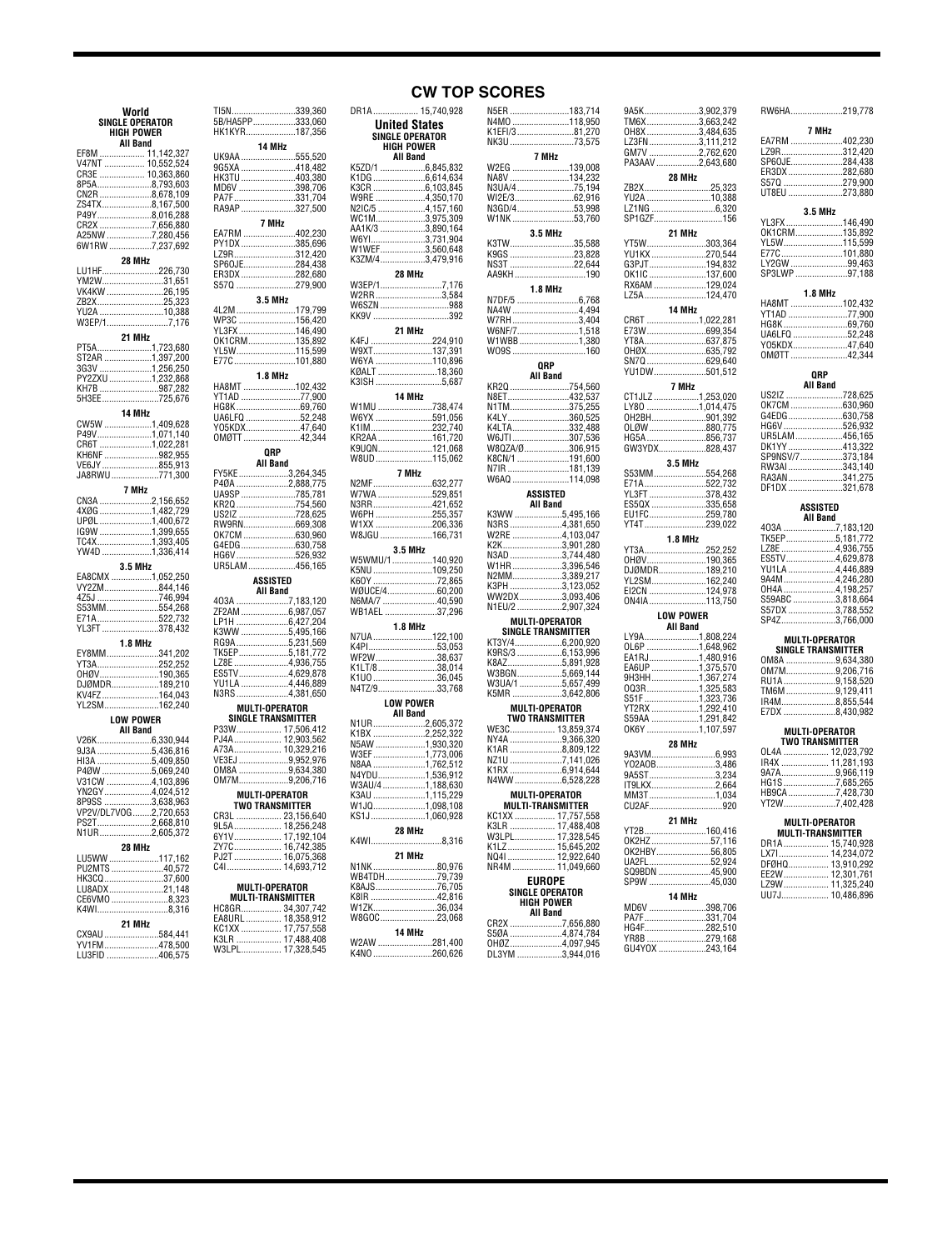# **CW BAND-BY-BAND BREAKDOWN—TOP ALL BAND SCORES**

**Number groups indicate: QSOs/Zones/Countries on each band**

## **WORLD TOP SINGLE OPERATOR ALL BAND**

| Station            | 160       | 80        | 40          | 20          | 15          | 10        |
|--------------------|-----------|-----------|-------------|-------------|-------------|-----------|
| EF8M               | 163/10/39 | 994/21/71 | 2464/31/98  | 1687/31/93  | 1935/24/83  | 36/9/19   |
| <b>V47NT</b>       | 235/13/44 | 622/19/73 | 2267/31/107 | 2421/34/112 | 1676/27/103 | 81/11/15  |
| CR3E               | 461/15/63 | 886/22/79 | 1822/30/86  | 1829/31/100 | 1399/30/92  | 7/4/7     |
| 8P5A               | 445/16/57 | 695/23/75 | 1720/30/101 | 2063/28/94  | 1533/28/89  | 144/11/15 |
| CN <sub>2</sub> R  | 710/18/66 | 916/23/86 | 1474/29/85  | 1233/28/93  | 1084/29/77  | 33/8/19   |
| ZS4TX              | 27/10/25  | 199/20/55 | 883/34/94   | 1130/35/105 | 1960/35/122 | 482/12/58 |
| <b>P49Y</b>        | 121/10/19 | 740/20/72 | 1656/29/91  | 1677/28/81  | 1561/27/73  | 130/9/15  |
| CR <sub>2</sub> X  | 395/16/59 | 677/24/87 | 1589/31/101 | 1733/34/109 | 1791/32/102 | 33/10/11  |
| A <sub>25</sub> NW | 5/2/5     | 127/17/40 | 900/28/80   | 1083/30/93  | 2264/34/120 | 416/14/61 |
| 6W1RW              | 61/10/36  | 264/16/54 | 901/32/92   | 1186/37/113 | 1655/33/115 | 247/13/37 |

## **WORLD MULTI-OPERATOR SINGLE TRANSMITTER**

| P33W   | 421/20/79 |             | 1365/33/114 2619/38/139 | 2223/39/133 | 1458/34/125 | 34/7/30   |
|--------|-----------|-------------|-------------------------|-------------|-------------|-----------|
| PJ4A   | 193/13/44 |             | 609/20/86 2047/35/133   | 1614/38/125 | 1591/33/123 | 353/18/38 |
| A73A   | 76/13/47  | 507/25/90   | 2189/39/141             | 1303/36/133 | 1281/35/126 | 53/14/28  |
| VE3EJ. | 445/22/69 | 673/29/102  | 1649/36/135             | 1337/38/144 | 1150/33/126 | 30/13/29  |
| OM8A   | 486/24/90 | 1147/34/127 | 2083/39/137             | 1588/39/141 | 420/37/134  | 86/13/55  |
| OM7M   | 412/26/93 |             | 1117/34/116 1944/40/154 | 1302/39/137 | 645/35/136  | 87/11/53  |

#### **WORLD MULTI-OPERATOR TWO TRANSMITTER**

| CR3L              | 495/14/61 | 1399/25/107 | 3929/35/124 | 2849/40/137 | 2247/34/112 | 27/11/20  |
|-------------------|-----------|-------------|-------------|-------------|-------------|-----------|
| 9L5A              | 74/11/45  | 971/25/85   | 2051/33/100 | 3154/39/131 | 2780/34/126 | 229/15/37 |
| 6Y <sub>1</sub> V | 508/19/70 | 1198/25/89  | 3013/39/128 | 3059/37/134 | 2057/33/116 | 243/13/21 |
| ZY7C              | 203/17/46 | 774/26/94   | 2113/38/145 | 2558/37/134 | 2065/34/123 | 160/15/36 |
| PJ2T              | 417/16/55 | 1090/26/98  | 2094/34/125 | 2228/33/117 | 2224/28/109 | 225/15/28 |
| C <sub>4</sub>    | 443/18/64 | 1418/30/104 | 2342/38/135 | 1753/35/121 | 1195/36/123 | 93/11/33  |

## **WORLD MULTI-OPERATOR MULTI-TRANSMITTER**

| HC8GR             | 1160/26/87 | 1661/29/110 | 3296/36/133 | 3480/37/142 | 3130/39/137 | 1285/23/55 |
|-------------------|------------|-------------|-------------|-------------|-------------|------------|
| EA8URL            | 307/12/56  | 1133/24/103 | 2803/34/131 | 2429/37/133 | 1794/35/118 | 140/19/46  |
| KC1XX             | 356/22/79  | 1343/32/121 | 2256/39/153 | 2324/39/153 | 1094/34/136 | 231/19/52  |
| K31 R             | 367/22/83  | 1224/34/124 | 2158/39/156 | 2446/39/160 | 1246/32/133 | 192/18/49  |
| W3LPL             | 390/22/83  | 1322/32/120 | 1961/38/145 | 2501/39/156 | 1322/36/141 | 121/18/41  |
| DR <sub>1</sub> A | 1357/23/83 | 2235/33/128 | 2892/40/159 | 2057/40/156 | 1044/37/135 | 166/12/50  |

## **USA TOP SINGLE OPERATOR ALL BAND**

| Station           | 160       | 80        | 40          | 20          | 15         | 10       |
|-------------------|-----------|-----------|-------------|-------------|------------|----------|
| K5ZD/1            | 94/15/45  | 479/21/88 | 1215/31/114 | 1444/33/117 | 696/23/99  | 29/9/17  |
| K1DG              | 159/18/67 | 709/21/84 | 982/33/113  | 1504/32/112 | 483/23/101 | 14/7/8   |
| K3CR              | 94/19/50  | 456/24/83 | 885/32/118  | 1406/35/113 | 631/26/101 | 33/10/16 |
| W9RE              | 78/15/40  | 281/22/69 | 1107/35/105 | 1015/33/105 | 491/25/86  | 28/8/14  |
| N2IC/5            | 49/18/26  | 221/26/66 | 901/35/106  | 1119/37/123 | 285/29/84  | 59/13/25 |
| WC <sub>1</sub> M | 36/14/27  | 283/20/71 | 832/33/113  | 959/33/112  | 535/23/96  | 5/4/3    |
| AA1K/3            | 80/15/43  | 252/21/76 | 588/28/103  | 1170/32/107 | 455/26/94  | 16/8/9   |
| W6YI              | 68/16/28  | 365/29/80 | 1077/37/117 | 805/35/106  | 271/28/71  | 46/13/16 |
| <b>W1WEF</b>      | 48/15/28  | 174/18/62 | 841/32/105  | 1146/32/102 | 330/22/84  | 8/5/6    |
| K3ZM/4            | 130/17/59 | 358/18/65 | 889/29/96   | 1217/29/100 | 76/17/44   | 20/6/12  |

## **USA MULTI-OPERATOR SINGLE TRANSMITTER**

| KT3Y/4 | 49/16/43  | 213/25/96  | 1453/36/135 | 1506/36/132 | 126/26/108 | 17/10/17 |
|--------|-----------|------------|-------------|-------------|------------|----------|
| K9RS/3 | 74/17/54  | 244/24/93  | 1014/35/135 | 1489/35/130 | 383/29/109 | 26/14/24 |
| K8AZ   | 86/18/57  | 389/27/101 | 915/35/131  | 1524/37/133 | 157/29/102 | 31/14/30 |
| W3BGN  | 108/18/62 | 304/23/92  | 872/35/132  | 1113/35/138 | 429/29/113 | 38/15/30 |
| W3UA/1 | 78/16/57  | 405/24/99  | 1315/33/131 | 944/35/125  | 378/26/93  | 13/10/12 |
| K5MR   | 38/15/31  | 174/30/88  | 721/39/142  | 711/37/140  | 351/33/108 | 31/12/19 |

#### **USA MULTI-OPERATOR TWO TRANSMITTER**

| WE3C | 138/20/72 |            | 679/31/111 2153/39/151 | 2016/37/149 | 1105/31/124 | 57/16/37 |
|------|-----------|------------|------------------------|-------------|-------------|----------|
| NY4A | 54/16/43  | 676/24/101 | 1875/37/132            | 1299/36/135 | 974/31/125  | 49/11/19 |
| K1AR | 89/16/52  |            | 433/26/96 1533/35/130  | 1652/39/140 | 678/30/119  | 38/15/24 |
| NZ1U | 67/15/40  |            | 533/23/89 1148/31/121  | 1623/34/127 | 867/29/112  | 42/12/21 |
| K1RX | 82/15/42  | 615/24/89  | 1083/31/120            | 1470/33/116 | 806/29/112  | 26/10/17 |
|      |           |            |                        |             |             |          |

### **USA MULTI-OPERATOR MULTI-TRANSMITTER**

# NR4M 194/21/69 932/28/109 1665/37/145 1747/37/142 866/31/125 54/13/25 **EUROPE TOP SINGLE OPERATOR ALL BAND**

| <b>Station</b>    | 160       | 80         | 40          | 20          | 15          | 10       |
|-------------------|-----------|------------|-------------|-------------|-------------|----------|
|                   |           |            |             |             |             |          |
| CR <sub>2</sub> X | 395/16/59 | 677/24/87  | 1589/31/101 | 1733/34/109 | 1791/32/102 | 33/10/11 |
| S5ØA              | 155/15/57 | 812/28/85  | 1468/38/123 | 1239/31/101 | 318/34/83   | 15/9/14  |
| OHØZ              | 518/11/49 | 1535/28/99 | 1453/34/101 | 968/31/87   | 218/28/74   | 32/6/17  |
| DL3YM             | 336/13/53 | 566/20/68  | 1179/33/111 | 1192/33/98  | 326/29/77   | 14/3/11  |
| 9A5K              | 97/4/36   | 892/18/74  | 1181/33/100 | 1210/34/106 | 422/32/89   | 34/7/26  |
| TM6X              | 130/11/50 | 599/20/73  | 1215/31/102 | 959/29/86   | 452/27/76   | 43/9/24  |
| OH8X              | 341/17/61 | 986/31/92  | 936/34/99   | 1382/30/83  | 209/21/63   | 4/4/4    |
| LZ3FN             | 129/9/40  | 636/14/64  | 1767/36/109 | 1161/28/83  | 249/30/69   | 12/4/8   |
| GM7V              | 402/11/50 | 965/18/61  | 602/16/67   | 1202/33/102 | 451/25/84   | 27/4/19  |
| PA3AAV            | 117/11/42 | 981/20/80  | 450/31/103  | 810/30/93   | 432/28/79   | 19/3/13  |

## **EUROPE MULTI-OPERATOR SINGLE TRANSMITTER**

| OM8A | 486/24/90 | 1147/34/127 | 2083/39/137 | 1588/39/141 | 420/37/134  | 86/13/55 |
|------|-----------|-------------|-------------|-------------|-------------|----------|
| OM7M | 412/26/93 | 1117/34/116 | 1944/40/154 | 1302/39/137 | 645/35/136  | 87/11/53 |
| RU1A | 303/25/84 | 1721/36/137 | 1620/40/155 | 1808/39/141 | 183/32/120  | 41/5/26  |
| TM6M | 446/20/75 | 1066/29/115 | 1682/39/145 | 1482/38/135 | 1115/35/121 | 15/6/13  |
| IR4M | 99/21/74  | 869/31/110  | 2081/39/145 | 1696/36/127 | 765/36/116  | 50/12/41 |
| E7DX | 347/21/81 | 1291/34/117 | 1868/40/149 | 1666/39/141 | 558/36/118  | 73/12/38 |

## **EUROPE MULTI-OPERATOR TWO TRANSMITTER**

| OL <sub>4</sub> A<br>IR4X<br>9A7A<br>HG <sub>1</sub> S | 920/26/91<br>565/22/79<br>450/18/69<br>236/15/64 | 1713/33/125 2189/40/151<br>1474/31/107<br>1655/33/116 | 1480/34/117 2570/38/136<br>2099/40/148<br>2222/37/134 | 1711/38/138<br>1483/37/130<br>1624/38/139<br>1175/38/140 | 813/35/135<br>1053/36/128<br>750/37/138<br>524/37/126 | 55/11/49<br>78/14/52<br>73/11/45<br>66/13/42 |
|--------------------------------------------------------|--------------------------------------------------|-------------------------------------------------------|-------------------------------------------------------|----------------------------------------------------------|-------------------------------------------------------|----------------------------------------------|
| HB9CA                                                  | 341/12/59                                        | 1424/22/88                                            | 1975/38/134                                           | 1462/36/128                                              | 650/34/112                                            | 75/10/37                                     |
| YT2W                                                   | 235/11/53                                        | 1446/27/98                                            | 2598/38/129                                           | 1637/36/128                                              | 587/33/106                                            | 27/7/16                                      |

## **EUROPE MULTI-OPERATOR MULTI-TRANSMITTER**

| DR1A  | 1357/23/83 |             | 2235/33/128 2892/40/159 | 2057/40/156 | 1044/37/135 | 166/12/50 |
|-------|------------|-------------|-------------------------|-------------|-------------|-----------|
| LX7I  | 1521/22/81 |             | 2259/30/102 3144/37/132 | 2337/39/133 | 951/35/119  | 221/13/53 |
| DFØHQ | 1217/22/78 |             | 2380/35/128 3021/40/162 | 1766/39/151 | 710/35/128  | 255/14/59 |
| FF2W  | 974/15/63  | 1852/29/111 | 3024/38/120             | 2336/37/131 | 1355/35/115 | 178/14/45 |
| LZ9W  | 1158/21/81 | 2023/33/111 | 3073/40/155             | 1533/37/135 | 834/37/118  | 180/9/38  |
| UU7J  | 1279/30/93 | 1393/33/108 | 2944/40/147             | 1417/38/139 | 724/35/128  | 147/8/27  |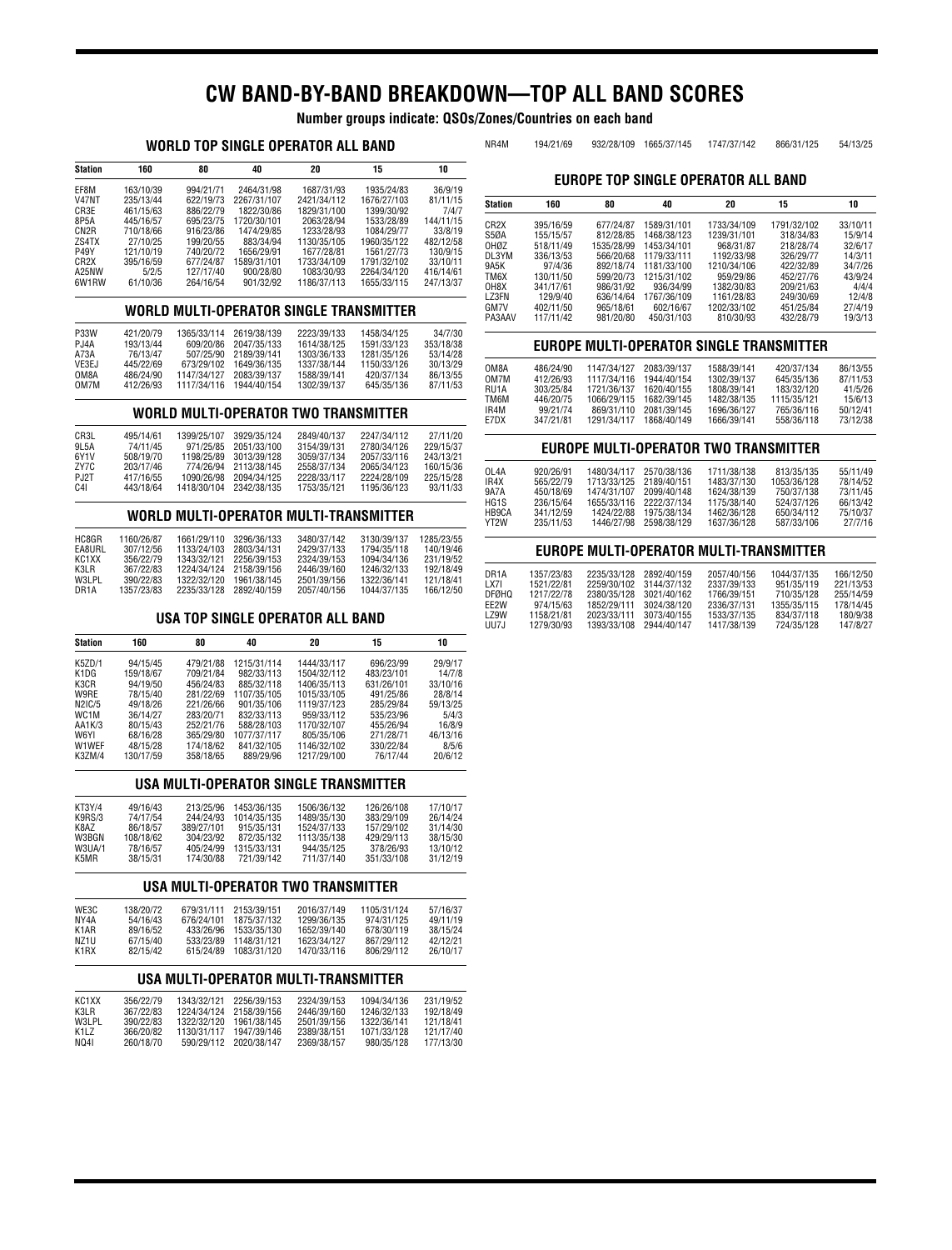## **CW TOP SCORES IN MOST ACTIVE ZONES**

| Zone 3           |  | K8PO/1 3,378,816 | RU3UR.            |
|------------------|--|------------------|-------------------|
| W6YI3,731,904    |  | Zone 14          | RO4W              |
| K7GK2,397,520    |  | CR2X 7,656,880   | UV5U              |
| K6NA 2,377,035   |  | DL3YM3,944,016   | UYØZG.            |
| K6XX 1,831,500   |  | TM6X 3,663,242   | <b>RG6G</b>       |
| KO7AA1,610,631   |  | GM7V 2,762,620   | UT7MA.            |
| VA7ST 907,432    |  | PA3AAV2,643,680  | RK3ZZ             |
| AB7E 889,014     |  | GMØGAV 2,385,250 |                   |
| *W7YAQ 797,568   |  | EA5FV 2,316,573  | ZC4T              |
| K4XU/7 663,518   |  | DK3KD1,690,113   | C4W               |
| *N7VM 633,412    |  | *EA1RJ 1,480,916 | LZ3FN             |
| Zone 4           |  | *DL1LH 1,446,405 | YO2DFA            |
| VC3O5,246,348    |  | *EA6UP 1,375,570 | 4XØG              |
| W9RE 4,350,170   |  | EA2IF1,327,507   | <b>TC4X</b>       |
| N2IC/5 4,157,160 |  | Zone 15          | LZ1BJ             |
| WXØB/5 2,768,790 |  | S50A4,874,784    | *YO3AP、           |
| K8GL 2,387,740   |  | OHØZ4,097,945    | *H <sub>2</sub> E |
| KØEU 2,195,331   |  | 9A5K3,902,379    | *TA3AX.           |
| KØSR 2,020,901   |  | OH8X3,484,635    |                   |
| VE3NE1,977,376   |  | IU1A2,611,367    | JH4UYB            |
| *N5AW 1,930,320  |  | LY6A2,376,891    | JF1NHD            |
| WO4O1,790,752    |  | LY5R2,366,520    | JA7DLE            |
| Zone 5           |  | OE9R2,107,351    | JF1PJK.           |
| VY2TT 7,021,422  |  | *LY9A 1,808,224  | *JH8SLS           |
| K5ZD/1 6,845,832 |  | S56A1,760,448    | JATIC             |
| K1DG6,614,634    |  | Zone 16          | *JI1RXQ           |
| K3CR6,103,845    |  | RG3K2,554,040    | JA1JKG            |
| WC1M3,975,309    |  | RM3F2,164,862    | *JH1RNI           |
| AA1K/3 3,890,164 |  | UA4WKW 2,040,084 | JA7COI.           |
| W1WEF3,560,648   |  | UW1G1,971,132    | JA2IVK            |
| K3ZM/43,479,916  |  | EV2A 1,832,055   | *JA2AXE           |
| N2LT3,425,076    |  |                  |                   |

| RU3UR 1,680,602<br>RO4W1,654,554<br>UV5U 1,565,892 |         |
|----------------------------------------------------|---------|
| UYØZG ……………1,476,587                               |         |
| RG6G 1,376,356                                     |         |
| UT7MA 1,348,776                                    |         |
| RK3ZZ 1,145,540                                    |         |
|                                                    | Zone 20 |
| ZC4T7,051,440                                      |         |
| C4W6,041,604                                       |         |
| LZ3FN3,111,212                                     |         |
| YO2DFA 1,699,720                                   |         |
| 4XØG 1,482,729                                     |         |
| TC4X 1,393,405                                     |         |
|                                                    |         |
| LZ1BJ 1,038,360<br>*YO3APJ 994,875                 |         |
| *H2E 983,367                                       |         |
| *TA3AX945,423                                      |         |
|                                                    |         |
|                                                    | Zone 25 |
| JH4UYB4,589,165                                    |         |
| JF1NHD2,633,708                                    |         |
| JA7DLE 2,154,444                                   |         |
| JF1PJK 1,799,421                                   |         |
| *JH8SLS 1,307,124                                  |         |
| JA7IC1,109,296                                     |         |
| *JI1RXQ1,033,632                                   |         |
| JA1JKG 932,670                                     |         |
| *JH1RNI892,440                                     |         |
| JA7COI 838,724                                     |         |
| JA2IVK812,175                                      |         |
| *JA2AXB802,815                                     |         |